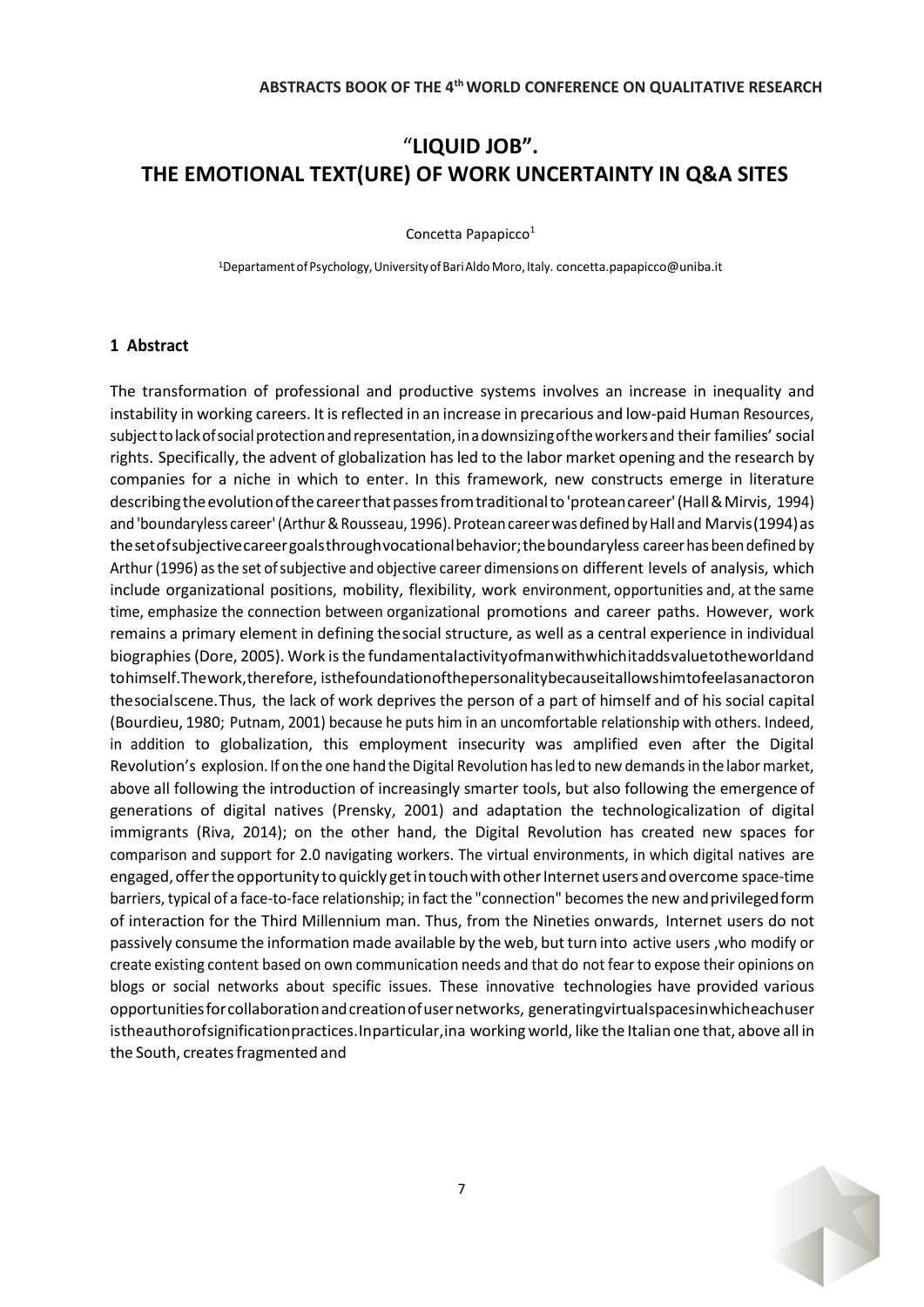## **ABSTRACTS BOOK OF THE 4thWORLD CONFERENCE ON QUALITATIVE RESEARCH**

uncertainprofessional identities, the Technological Revolution, on the one hand increases the "liquidity" (Bauman, 2003) work, on the other creates virtualspaces, in which the aimis generating a network to manage insecurity. With the Digital Revolution, we are witnessing of an increase in Internet users looking for information or asking for help in Question and Answer sites (Q&A sites). Participation in these virtual spaces is motivated by the interest of the participants in a subject treated in a relationship of reciprocity and pro-sociality. The topics covered are presented as digital contents that can be considered psychodiscursive practices, modulated in the "questions-answers" format. One of the most famous question and answer sites is Quora Inc., a virtual space that, unlike the others, is based on sharing: users can discuss any topic inserted in thematic macro-areas. A common fundamental aspect,whichfallswithinthepolicyofall Q&Asites,ismoderationbyanadministrator,appointedfor each discussion, who has the task of enforcing the online behavioral code, called netiquette (Mintu- Wimsatt, Kernek, & Lozada, 2010). The research investigates, through a pilot study, how online sites, such as Q&A sites, become a sharing environments for marginalized Italianworkers and a space to try resolvingdoubts.StartingfromthehypothesisthatQuestion and Answer sites become new virtual spaces of mutual help, the pilot study aims to detect, through the questions of 2.0 workers, which are the doubts of Italian Human Resources at the time of the working flexibility.Inthestudy,36questions and 81 answers in Italian were collected, posted in one of the most famous Q&A sites, i.e. Quora, compared with 35 questions and 86 answers in English. The methodology used in the study is quanti- qualitative: with regard to the quantitative analysis, a Sentiment Analysis (Pang & Lee, 2008) and an Emotional Analysis were carried out; forthe qualitative part, an analysis ofmitigation strategies (Caffi, 2007) was carried out. In the research, the quantitative analysis has an exploratory function, as it has the task of detecting the limits of the results of Natural Language Processing (NLP) software. Starting from these limits, it has been highlighted the importance of a mixed (quantitative-qualitative) methodology to support the analysis carried out with Artificial Intelligence (AI). Specifically, the prevalence of positive sentiment and emotions of joy and fear in the Italian questions indicate a sense of hope. Qualitatively, it has been detected a higher presence of mitigation rethorical strategies than questionsin English and so it has been confirmed the presence of uncertainties in Italian workers, above all in topics regarding the request for advice on how to find work, as shown in the following WordClouds.



**Fig. 1.** WordClouds of the main topics of Italian and English workers' questions

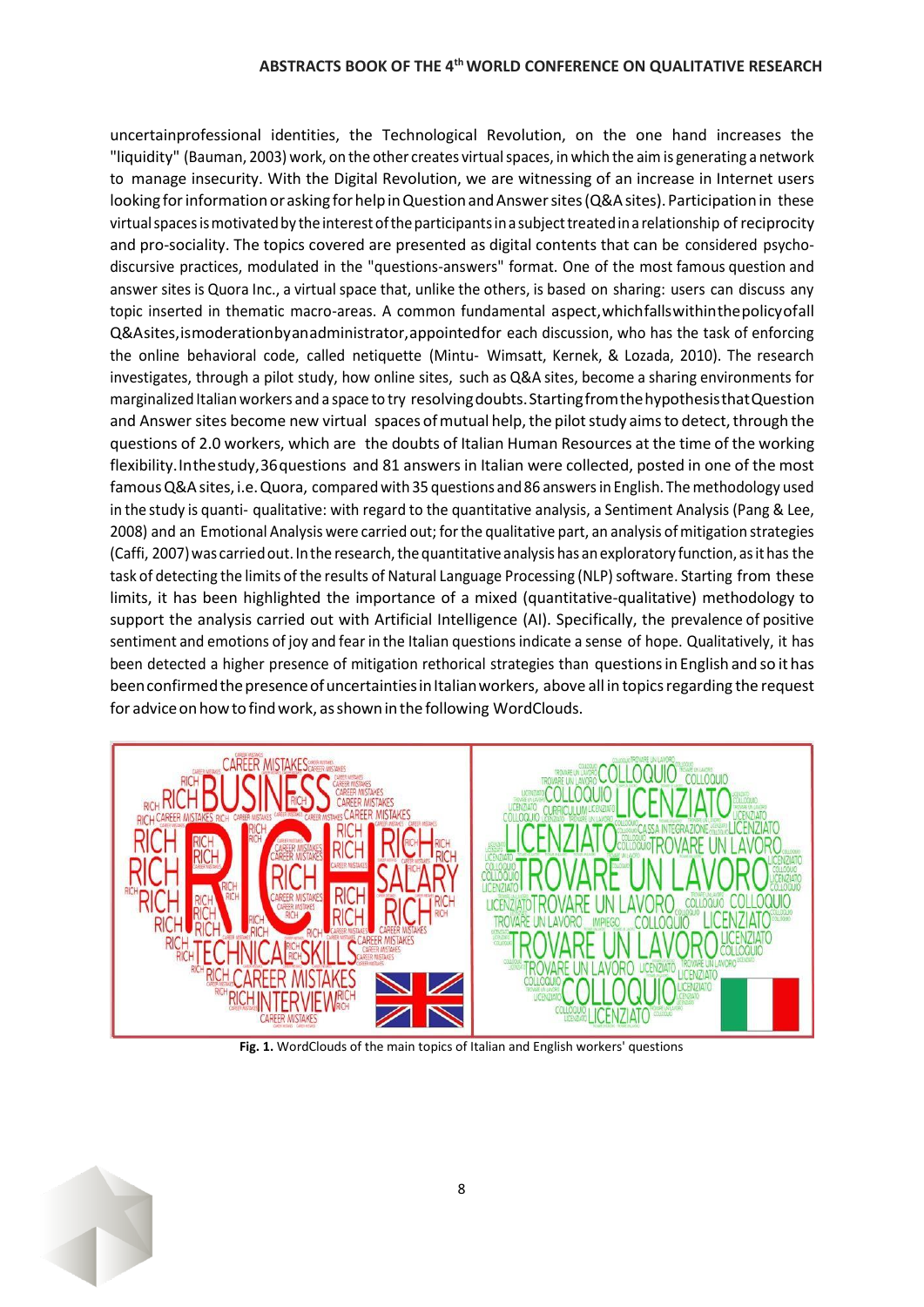## **References**

- Arthur, M. B., & Rousseau, D. M. (Eds.). (1996). *The boundaryless career:A newemployment principle for a new organizationalera*.New York:OxfordUniversity Press.
- Bauman, Z. (2003). Intimations of postmodernity. routledge.
- Bauman, Z. (2003). Una nuova condizione umana (Vol. 13). Vita e pensiero. Bauman, Z. (2001). Voglia di comunità. Roma-Bari: Laterza.
- Bauman, Z. (2002). Modernità liquida. Roma-Bari: Laterza. Bauman, Z. (2007). Vite di scarto. Roma-Bari: Laterza.
- Beck, U. (2000). La società del rischio. Verso una seconda modernità. Roma: Carocci. Becker, G. (1964). Human Capital. New York: Columbia University Press.
- Bertaux, D. (1998). Les récits de vie. Paris: Nathan.
- Bertolini, S., Torrioni, P.M. (2015). La flessibilità come opportunità e vincolo. Un approccio multidisciplinare. Torino: CELID.
- Bresciani P.G., a cura di (2012). Capire la competenza. Teorie, metodi, esperienze dall'analisi alla certificazione. Milano: FrancoAngeli.
- Briscoe, J. P., Hall, D. T., & DeMuth, R. L. F. (2006). Protean and boundaryless careers: An empirical exploration. Journal of Vocational Behavior, 69(1), 30-47.
- Bruner J. S. (1991), La costruzione narrativa della realtà, in M. Ammaniti, D. N. Stern (a cura di), Rappresentazioni e narrazioni, Laterza, Roma-Bari
- Caffi, C. (2007), Mitigation, Amsterdam London, Elsevier.
- Calefato, F., Lanubile, F., Raffaella, M., & Merolla, N. N. (2015). Success Factors for Effective Knowledge Sharing in Community-based Question-Answering. Proc. of the International Forum on Knowledge Asset Dynamics (IFKAD 2015), 1431-1441.
- Carr, S. C., Inkson, K., & Thorn, K. (2005). From global careers to talent flow: Reinterpreting 'brain drain'. Journal of World Business, 40(4), 386-398.
- Castel R., (1995). Les métamorphoses de la question sociale, Paris: Fayard. Cesareo, V. (1996). La società flessibile. Milano: FrancoAngeli.
- Chuang, S. W., & Chen, C. H. (2013). Critical Discourse Analysis of Images in Print Job Ads.
- Collins, R. (1979). The Credential Society: an Historical Sociology of Education and Stratification. New York: Academic Press.
- Hall, D. T. (2002). Protean careers in and out of organizations. Thousand Oaks, CA: Sage.
- Mininni, G. & Manuti, A. (2017). A rose is more than a rose…the diatextual constitution of subjects and objects.